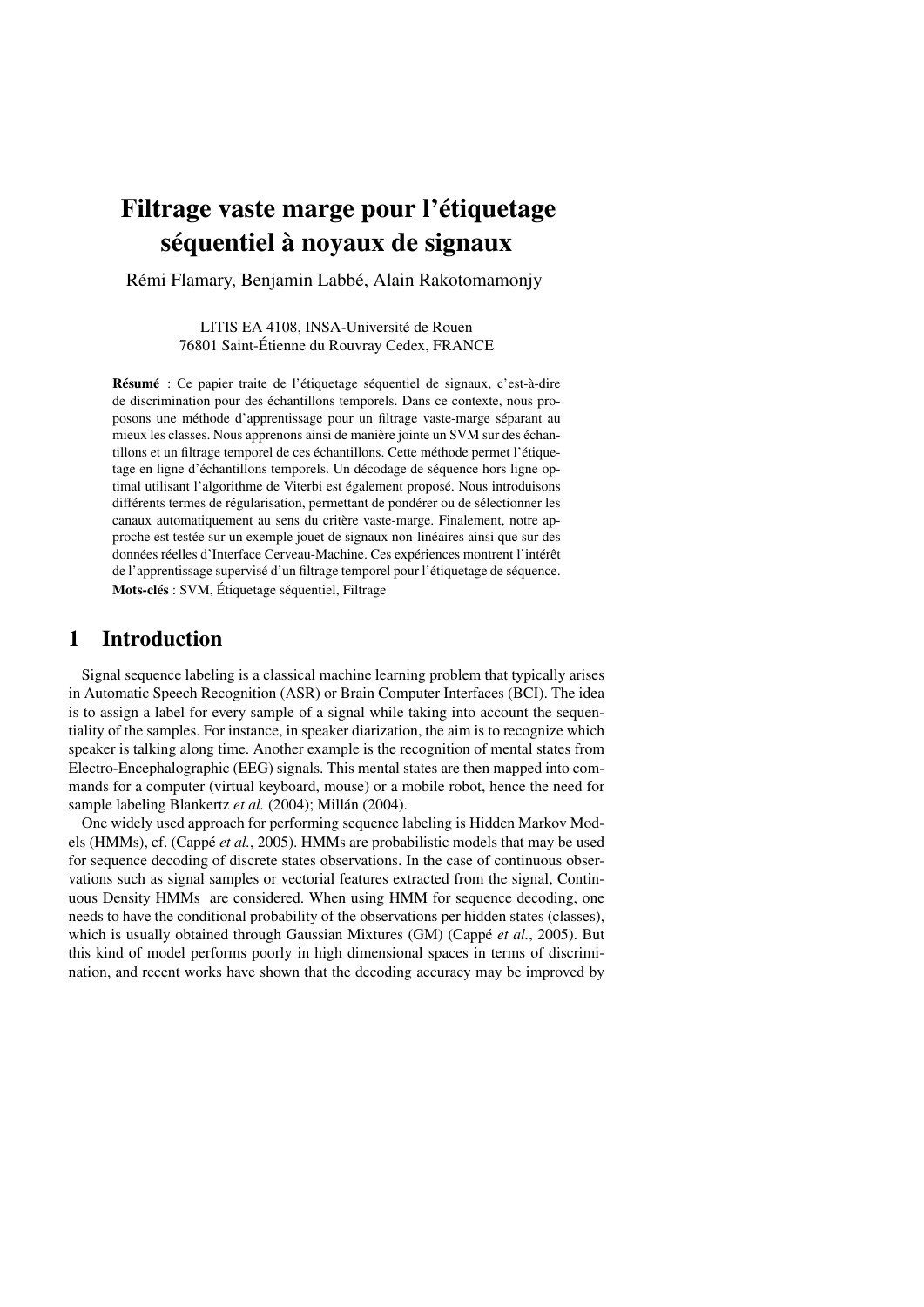using discriminative models (Sloin & Burshtein, 2008). One simple approach for using discriminative classifiers in the HMM framework has been proposed by Ganapathiraju *et al.* (2004). It consists in learning SVM classifiers known for their better robustness in high dimension and to transform their outputs to probabilities using Platt's method (Lin *et al.*, 2007), leading to better performances after Viterbi decoding. However, this approach supposes that the complete sequence of observation is available, which corresponds to an offline decoding. In the case of BCI application, a real time decision is often needed (Blankertz *et al.*, 2004; Millán, 2004), which restricts the use of the Viterbi decoding.

Another limit of HMM is that they cannot take into account a time-lag between the labels and the discriminative features. Indeed, in this case some of the learning observations are mislabeled, leading to a biased density estimation per class. This is a problem in BCI applications where the interesting information are not always synchronized with the labels. For instance, Pistohl *et al.* (2008) showed the need of applying delays to the signal, since the neuronal activity precedes the actual movement. Note that they selected the delay through validation. Another illustration of the need of time-lag automated handling is the following. Suppose we want to interact with a computer using multi-modal acquisitions (EEG,EMG,. . .). Then, since each modality has its own time-lag with respect to neural activity as shown by Salenius *et al.* (1996), it may be difficult to manually synchronize all modalities and better adaptation can be obtained by learning the "best" time-lag to apply to each modality channel.

Furthermore, instead of using a fixed filter as a preprocessing stage for signal denoising, learning the filter may help in adapting to noise characteristics of each channel in addition to the time-lag adjustment. In such a context, Flamary *et al.* (2010) proposed a method to learn a large margin filtering for linear SVM classification of samples (FilterSVM). They learn a Finite Impulse Response (FIR) filter for each channel of the signal jointly with a linear classifier. Such an approach has the flavor of the Common Sparse-Spatio-Spectral Pattern (CSSSP) of Dornhege *et al.* (2006) as it corresponds to a filter which helps in discriminating classes. However, CSSSP is a supervised feature extraction method based on time-windows, whereas FilterSVM is a sequential sample classification method. Moreover, the unique temporal filter provided by CSSSP cannot adapt to different channel properties, at the contrary of FilterSVM that learns one filter per channel.

In this paper, we extend the work of Flamary *et al.* (2010) to the non-linear case. We propose algorithms that may be used to obtain large margin filtering in non-linear problems. Moreover, we study and discuss the effect of different regularizers for the filtering matrix. Finally, in the experimental section we test our approach on a toy example for online and offline decision (with a Viterbi decoding) and investigate the parameters sensitivity of our method. We also benchmark our approach in a online sequence labeling situation by means of a BCI problem.

# 2 Sample Labeling

First we define the problem of sample labeling and the filtering of a multi-dimensionnal signal. Then we define the SVM classifier for filtered samples.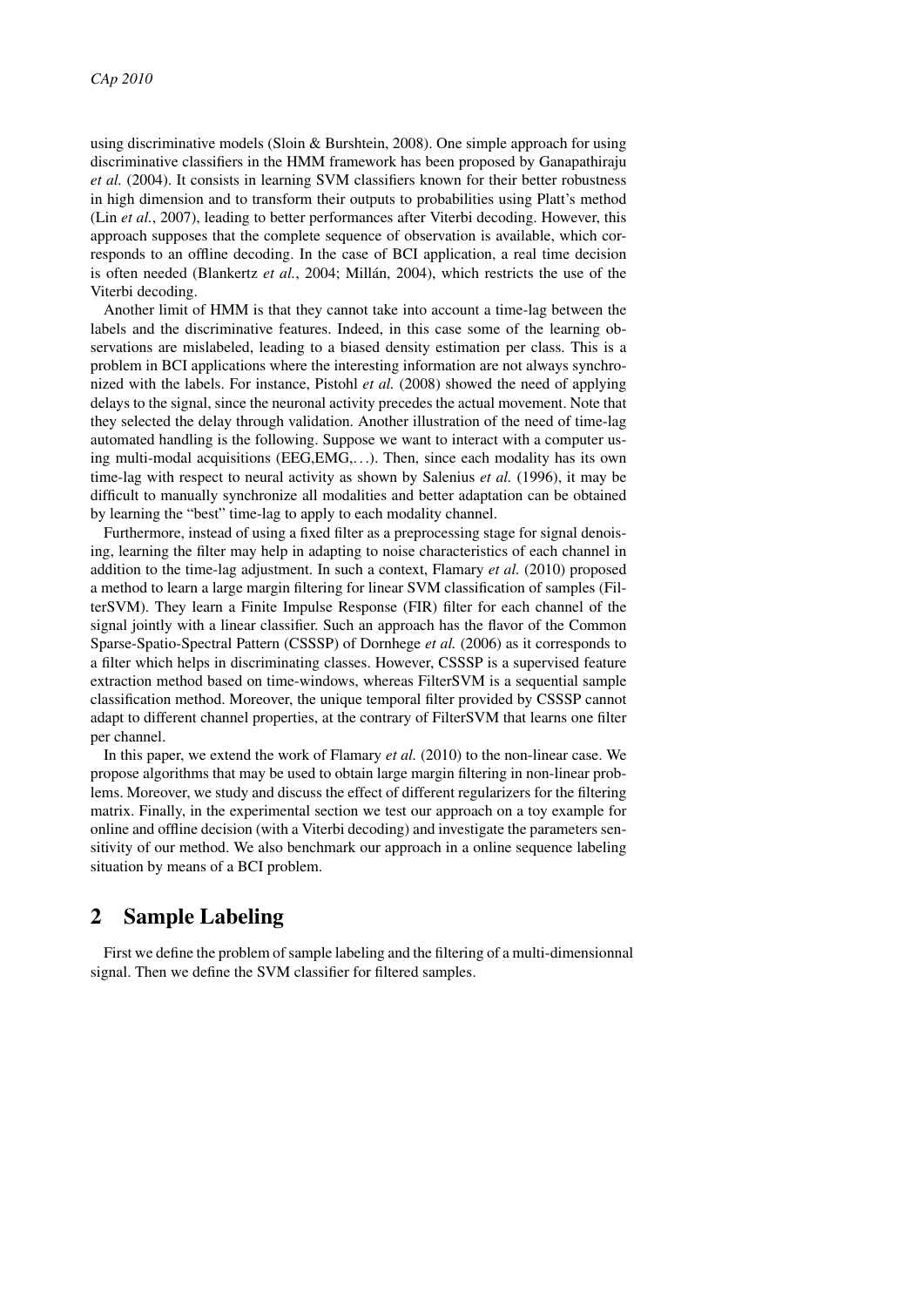#### 2.1 Problem definition

We want to obtain a sequence of labels from a multi-channel signal or from multichannel features extracted from that signal. We suppose that the training samples are gathered in a matrix  $X \in \mathbb{R}^{n \times d}$  containing d channels and n samples.  $X_{i,v}$  is the value of channel v for the  $i^{th}$  sample. The vector  $y \in \{-1,1\}^n$  contains the class of each sample.

In order to reduce noise in the samples or variability in the features, a usual approach is to filter  $X$  before the classifier learning stage. In literature, all channels are usually filtered with the same filter (Pistohl *et al.* (2008) used a Savisky-Golay filter) although there is no reason for a single filter to be optimal for all channels. Let us define the filter applied to X by the matrix  $F \in \mathbb{R}^{f \times d}$ . Each column of F is a filter for the corresponding channel in  $X$  and  $f$  is the size of the filters.

We define the filtered data matrix  $X$  by :

$$
\widetilde{X}_{i,v} = \sum_{u=1}^{f} F_{u,v} X_{i+1-u+n_0,v}
$$
\n(1)

where the sum is a unidimensional convolution of each channel by the filter in the appropriate column of F.  $n_0$  is the delay of the filter, for instance  $n_0 = 0$  corresponds to a causal filter and  $n_0 = f/2$  corresponds to a filter centered on the current sample.

#### 2.2 SVM for filtered samples

A good way of improving the classification rate is to filter the channels in  $X$  in order to reduce the impact of the noise. The simplest filter in the case of high frequency noise is the average filter defined by  $F_{v,u} = 1/f, \forall i \in \{1, \ldots, f\}$  and  $j \in \{1, \ldots, d\}$ .  $n_0$  is selected depending on the problem at hand,  $n_0=0$  for a causal filtering of  $n_0 > 0$  for a non-causal filtering. In the following, using an average filter as preprocessing on the signal and an SVM classifier will be called Avg-SVM.

Once the filtering is chosen we can learn an SVM sample classifier on the filtered samples by solving the problem :

$$
\min_{g} \quad \frac{1}{2}||g||^{2} + \frac{C}{n}\sum_{i=1}^{n}H(\mathbf{y}_{i},\widetilde{X}_{i,.,}g) \tag{2}
$$

where C is the regularization parameter,  $g(\cdot)$  is the decision function and  $H(y, x, g) =$  $\max(0, 1-y \cdot q(x))$  is the hinge loss. In practice for non-linear case, one solve the dual form of this problem wrt.  $g$ :

$$
\max_{\alpha} J_{SVM}(\alpha, F) = \max_{\alpha} - \sum_{i,j}^{n,n} \mathbf{y}_i \mathbf{y}_j \alpha_i \alpha_j \widetilde{K}_{i,j} + \sum_{i}^{N} \alpha_i
$$
\n
$$
s.t. \quad \frac{C}{n} \ge \alpha_i \ge 0 \quad \forall i \quad and \quad \sum_{i}^{N} \alpha_i \mathbf{y}_i = 0
$$
\n(3)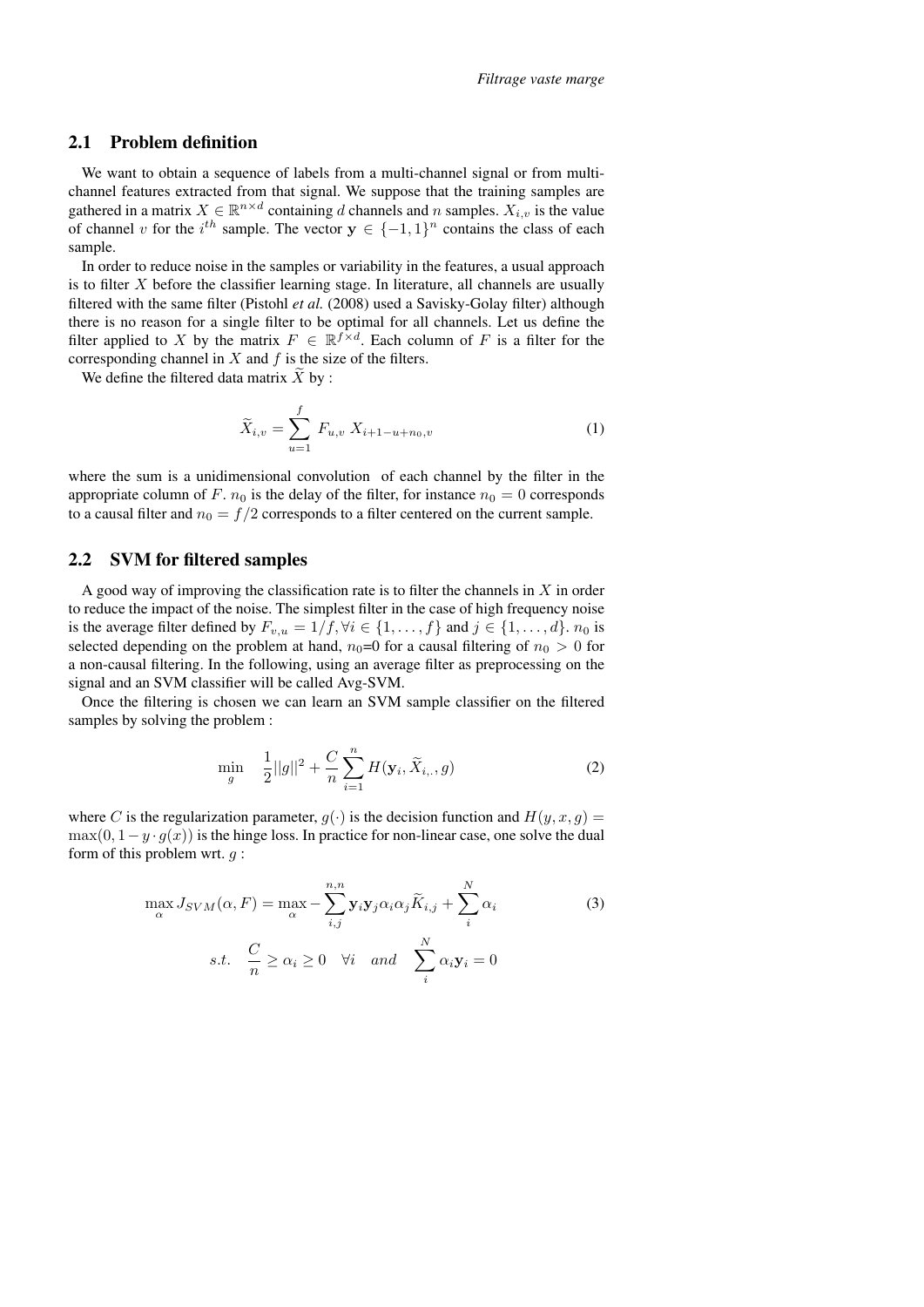where  $\forall i \in [1, n], \alpha_i \in \mathbb{R}$  are the dual variables and  $\tilde{K}$  is the kernel matrix for filtered samples in the gaussian case. When  $\sigma_k$  is the kernel bandwidth,  $\widetilde{K}$  is defined by :

$$
\widetilde{K}_{i,j} = k(\widetilde{X}_{i,\cdot}, \widetilde{X}_{j,\cdot}) = \exp\left(-\frac{||\widetilde{X}_{i,\cdot} - \widetilde{X}_{j,\cdot}||^2}{2\sigma_k^2}\right)
$$
(4)

Note that for any FIR filter, the resulting  $\widetilde{K}$  matrix is always positive definite if  $k(\cdot, \cdot)$  is definite positive. Indeed, suppose  $k(\cdot, \cdot)$  a kernel from  $\mathcal{X}^2$  to  $\mathbb R$  and  $\phi$  a mapping from any  $\mathcal{X}'$  to  $\mathcal{X}$ , then  $k'(\cdot, \cdot) = k(\phi(\cdot), \phi(\cdot))$  is a positive definite kernel. Here, our filter is a linear combination of  $\mathbb{R}^d$  elements, which is still in  $\mathbb{R}^d$ .

Once the classifier is learned, the decision function for a new filtered signal  $\overline{X}t$ e at sample  $i$  is :

$$
g(i,\widetilde{Xte}) = \sum_{j=1}^{n} \alpha_j y_j k(\widetilde{Xte}_{i,\cdot}, \widetilde{X}_{j,\cdot})
$$
\n(5)

We show in the experiment section that this approach leads to improvement over the usual non-filtered approach. But the methods rely on the choice of a filter depending on prior information or user knowledge. And there is no evidence that the user-selected filter will be optimal in any sense for a given classification task.

# 3 Large Margin Filtering for non-linear problems (KF-SVM)

We propose in this section to jointly learn the filtering matrix  $F$  and the classifier, this method will be named KF-SVM in the following. It leads to a filter maximizing the margin between the classes in the feature space. The problem we want to solve is :

$$
\min_{g,F} \quad \frac{1}{2}||g||^2 + \frac{C}{n}\sum_{i=1}^n H(\mathbf{y}_i, \widetilde{X}_{i, \cdot}, g) + \lambda \Omega(F) \tag{6}
$$

with  $\lambda$  a regularization parameter and  $\Omega(\cdot)$  a differentiable regularization function of F. We can recognize in the left part of Equation (6) a SVM problem for filtered samples  $X$  but with  $F$  as a variable. This objective function is non-convex. However, for a fixed F, the optimization problem wrt.  $g(\cdot)$  is convex and boils down to a SVM problem. So we propose to solve Equation (6) by a coordinate-wise approach :

$$
\min_{F} J(F) = \min_{F} J'(F) + \lambda \Omega(F) \tag{7}
$$

with :

$$
J'(F) = \min_{g} \quad \frac{1}{2}||g||^2 + \frac{C}{n}\sum_{i=1}^{n}H(\mathbf{y}_i, \widetilde{X}_{i, \cdot}, g)
$$
(8)

$$
= \max_{C/n \ge \alpha \ge 0, \sum_{i} \alpha_{i} \mathbf{y}_{i}=0} J_{SVM}(\alpha, F)
$$
\n(9)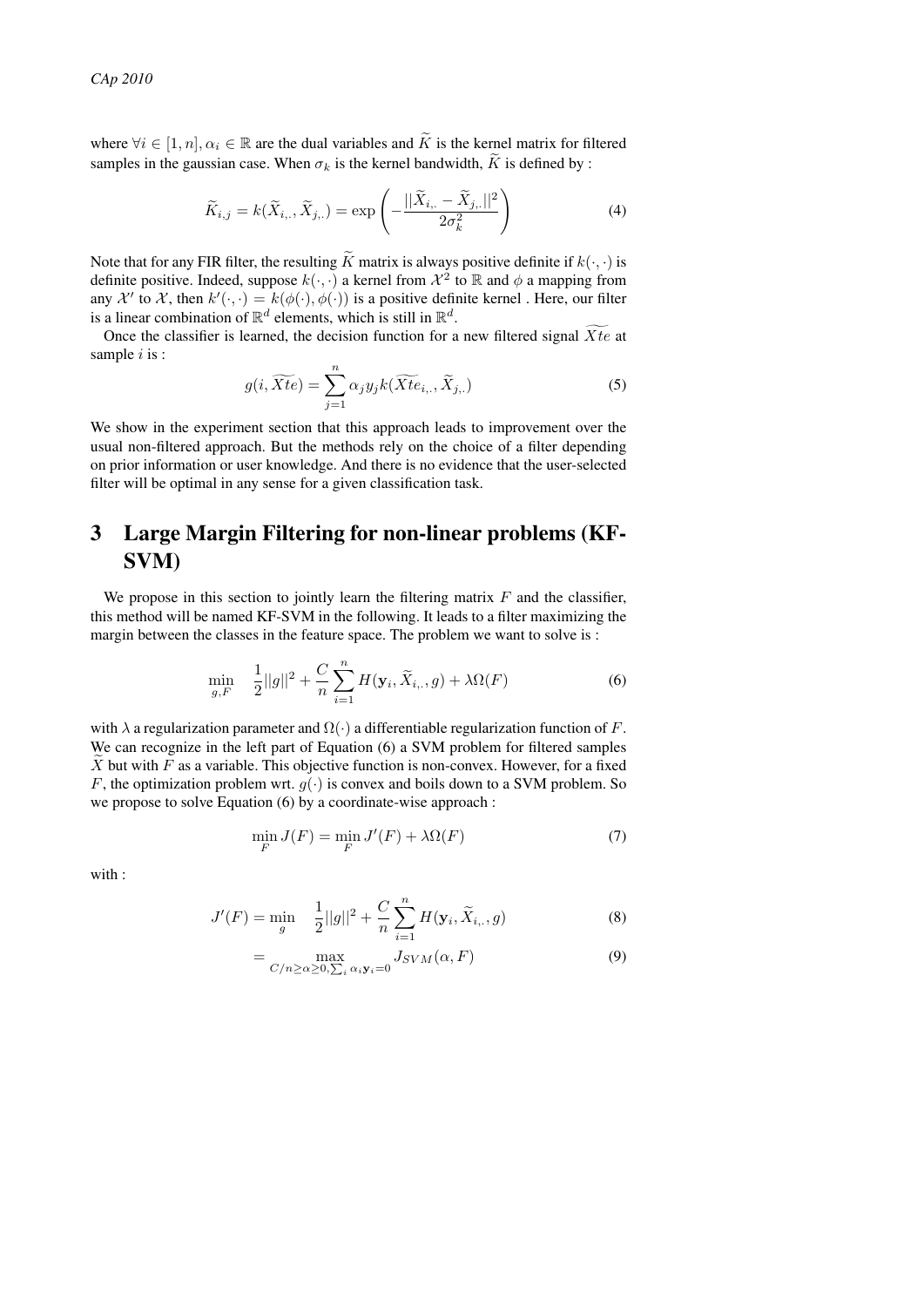where  $J_{SVM}$  is defined in Equation (3) and  $g(\cdot)$  is defined in Equation (5). Due to the strong duality of the SVM problem,  $J'(\cdot)$  can be expressed in his primal or dual form (see  $(8)$  and  $(9)$ ). The objective function  $J$  defined in Equation  $(7)$  is non-convex. But according to Bonnans & Shapiro (1998) for a given  $F^*$ ,  $J'(\cdot)$  is differentiable wrt. F. At the point  $F^*$ , the gradient of  $J(\cdot)$  can be computed. Finally we can solve the problem in Equation (7) by doing a gradient descent on  $J(F)$  along F.

Note that due to the non-convexity of the objective functions, problems (6) and (7) are not strictly equivalent. But its advantageous to solve (7) because it can be solved using SVM solvers and our method would benefit from any improvement in this domain.

#### 3.1 KF-SVM Solver and complexity

For solving the optimization problem, we propose a conjugate gradient (CG) descent algorithm along  $F$  with a line search method for finding the optimal step. The method is detailed in Algorithm 1, where  $\beta$  is the CG update parameter and  $D_F^i$  the descent direction for the *i*th iteration. For the experimental results we used the  $\beta$  proposed by Fletcher and Reeves, see (Hager & Zhang, 2006) for more information. The iterations in the algorithm may be stopped by two stopping criteria : a threshold on the relative variation of  $J(F)$  or on the norm of the variation of F.

Algorithm 1 KF-SVM solver

Set  $F_{u,v} = 1/f$  for  $v = 1 \cdots d$  and  $u = 1 \cdots f$ Set i=0, Set  $D_F^0 = 0$ repeat  $i=i+1$  $G_F^i \leftarrow \text{gradient of } J'(F) + \lambda \Omega(F) \text{ wrt. } F$  $\beta \leftarrow \frac{\|G_F^i\|^2}{\|G^{i-1}\|}$  $\frac{\|G_F\|}{\|G_F^{i-1}\|^2}$  (Fletcher and Reeves)  $D_F^i \leftarrow -G_F^i + \beta D_F^{i-1}$  $(F^i, \alpha*) \leftarrow$  Line-Search along  $D_F^i$ until Stopping criterion is reached

Note that for each computation of  $J(F)$  in the line search, the optimal  $\alpha^*$  is found by solving an SVM. A similar approach, has been used to solve the Multiple-Kernel problem in (Rakotomamonjy *et al.*, 2008) where the weights of the kernels are learned by gradient descent and the SVM is solved iteratively.

At each iteration of the algorithm the gradient of  $J'(F) + \lambda \Omega(F)$  has to be computed. With a Gaussian kernel the gradient of  $J'(\cdot)$  wrt. F is:

$$
\nabla J(F_{u,v}) = \frac{1}{2\sigma_k} \sum_{i,j}^{n,n} (X_{i+1-u,v} - X_{j+1-u,v}) (\widetilde{X}_{i,v} - \widetilde{X}_{j,v}) \widetilde{K}_{i,j} \mathbf{y}_i \mathbf{y}_j \alpha_i^* \alpha_j^* \tag{10}
$$

where  $\alpha^*$  is the SVM solution for a fixed F. We can see that the complexity of this gradient is  $\mathcal{O}(n^2 \cdot f^2)$  but in practice, SVM have a sparse support vector representation. So in fact the gradient computation is  $\mathcal{O}(n_s^2 f^2)$  with  $n_s$  the number of support vector selected.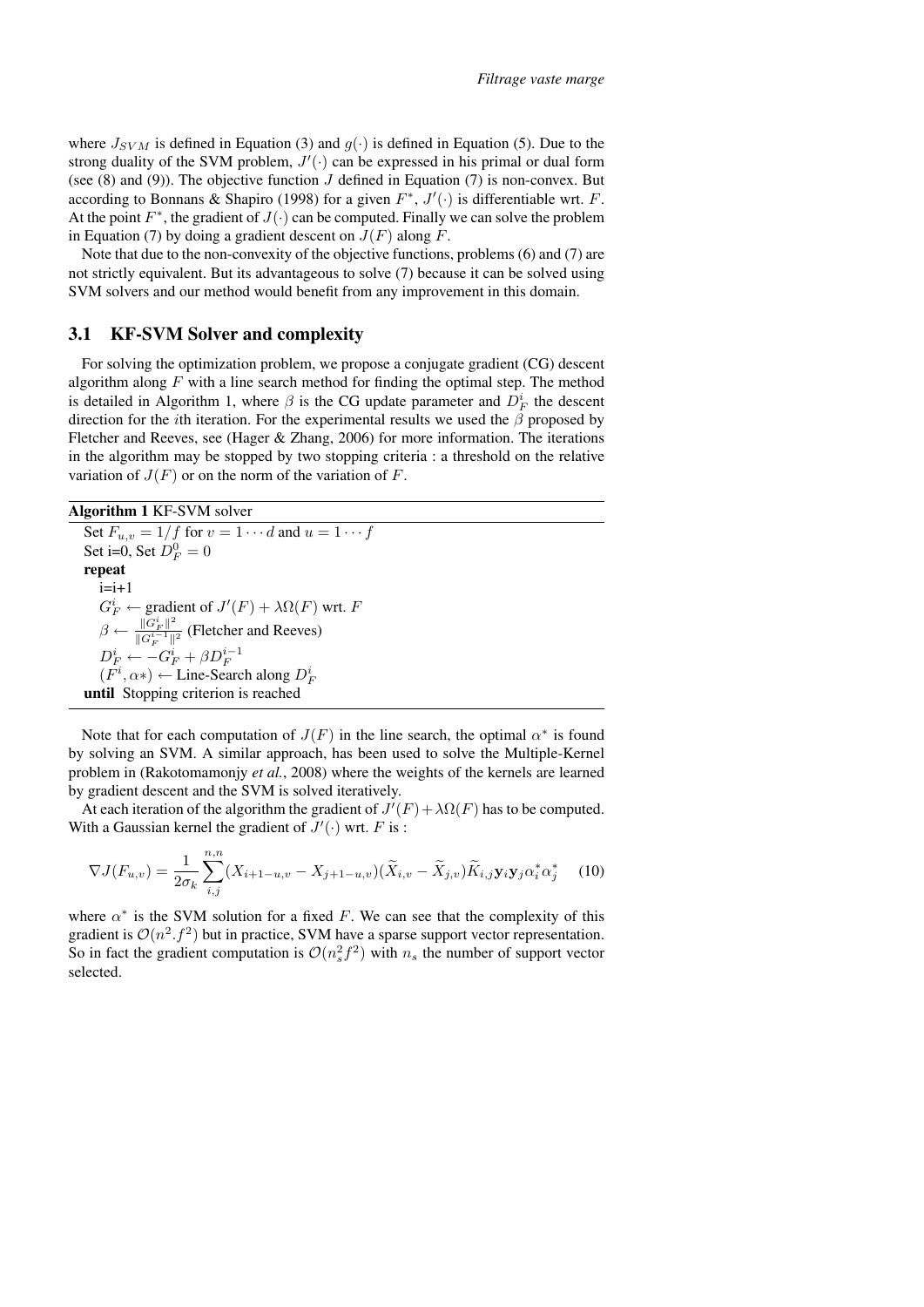Due to the non-convexity of the objective function, it is difficult to provide an exact evaluation of the solution complexity. However, we know that the gradient computation is  $\mathcal{O}(n_s^2 \cdot f^2)$  and that when  $J(F)$  is computed in the line search, a SVM of size n is solved and a  $\mathcal{O}(n.f.d)$  filtering is applied. Note that a warm-start trick is used when using iteratively the SVM solver in order to speed up the method.

### 3.2 Filter regularization

In this section we discuss the choice of the filter regularization term. This choice is important due to the complexity of the KF-SVM model. Indeed, learning the FIR filters adds parameters to the problem and regularization is essential in order to avoid over-fitting.

The first regularization term that we consider and use in our KF-SVM framework is the Frobenius norm :

$$
\Omega_2(F) = \sum_{u,v}^{f,d} F_{u,v}^2 \tag{11}
$$

This regularization term is differentiable and the gradient is easy to compute. Minimizing this regularization term corresponds to minimizing the filter energy. In terms of classification, the filter matrix can be seen as a kernel parameter weighting delayed samples. For a given column, such a sequential weighting is related to a phase/delay and cut-off frequency of the filter. Moreover the Gaussian kernel defined in Equation 4 shows that the per column convolution can be seen as a scaling of the channels prior to kernel computation. The intuition of how this regularization term influences the filter learning is the following. Suppose we learn our decision function  $g(\cdot)$  by minimizing only  $J'(.)$ , the learned filter matrix will maximize the margin between classes. Adding the Frobenius regularizer will force non-discriminative filter coefficients to vanish thus yielding to reduced impact on the kernel of some delayed samples.

Using this regularizer, all filter coefficients are treated independently, and even if it tends to down-weight some non-relevant channels, filter coefficients are not sparse. If we want to perform a channel selection while learning the filter  $F$ , we have to force some columns of F to be zero. For that, we can use a  $\ell_1 - \ell_2$  mixed-norm as a regularizer :

$$
\Omega_{1-2}(F) = \sum_{v}^{d} \left( \sum_{u}^{f} F_{u,v}^{2} \right)^{\frac{1}{2}} = \sum_{v}^{d} h \left( ||F_{v,v}||^{2} \right)
$$
\n(12)

with  $h(x) = x^{\frac{1}{2}}$  the square root function. Such a mixed-norm acts as a  $\ell_2$  norm on each single channel filter while the  $\ell_1$  norm on each channel filter energy will tend to vanish all coefficients related to a channel. As this regularization term is not differentiable, the solver proposed in Algorithm 1 can not be used. We address the problem through a Majorization-Minimization algorithm (Hunter & Lange, 2004) that enables us to take advantage of the KF-SVM solver proposed above. The idea here is to iteratively replace  $h(\cdot)$  by a majorization and to minimize the resulting objective function. Since  $h(\cdot)$  is concave in its positive orthant, we consider the following linear majorization of  $h(\cdot)$  at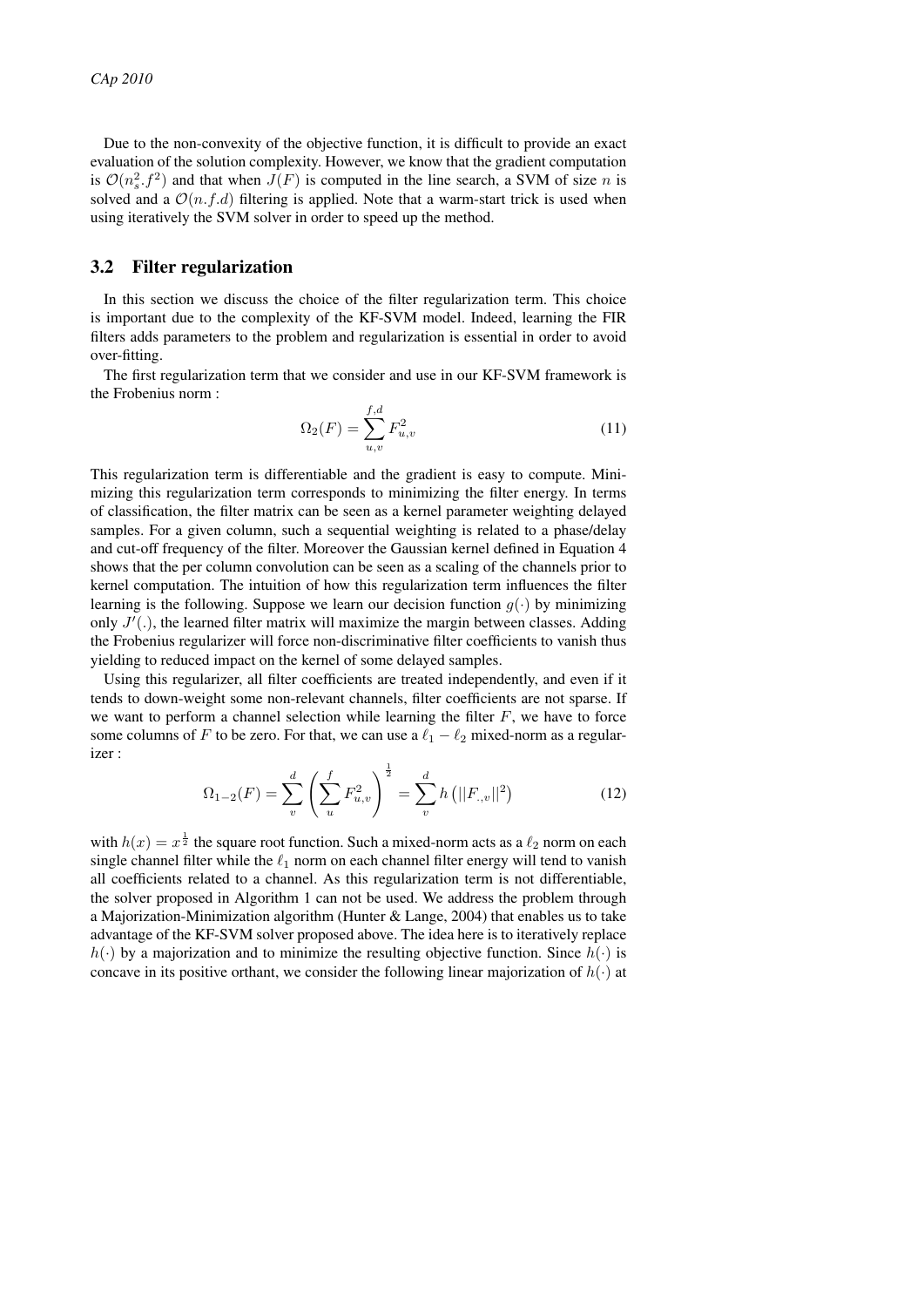a given point  $x_0 > 0$ :

$$
\forall x > 0, \qquad h(x) \le x_0^{\frac{1}{2}} + \frac{1}{2} x_0^{-\frac{1}{2}} (x - x_0)
$$

The main advantage of a linear majorization is that we can re-use KF-SVM algorithm. Indeed, at iteration  $k + 1$ , for  $F^{(k)}$  the solution at iteration k, applying this linear majorization of  $h(\|F_{\cdot,v}\|)$ , around a  $\|F_{\cdot,v}^{(k)}\|$  yields to a Majorization-Minimization algorithm for sparse filter learning which consists in iteratively solving :

$$
\min_{F^{(k+1)}} J'(F) + \lambda \Omega_{\mathbf{d}}(F)
$$
\n
$$
\text{with } \Omega_{\mathbf{d}}(F) = \sum_{v}^{d} \mathbf{d}_{j} \sum_{u}^{f} F_{u,v}^{2} \text{ and } \mathbf{d}_{v} = \frac{1}{\|F_{.,v}^{(k)}\|}
$$
\n
$$
(13)
$$

 $\Omega_d$  is a weighted Frobenius norm, this regularization term is differentiable and the KF-SVM solver can be used. We call this method Sparse KF-SVM (SKF-SVM) and we use here similar stopping criteria as in Algorithm 1.

### 3.3 Online and Viterbi decoding

In this section, we discuss the decoding complexity of our method in two cases : when using only the sample classification score for decision and when using an offline Viterbi decoding of the complete sequence.

First we discuss the online decoding complexity. The multi-class case is handled by One-Against-One strategy. So in order to decide the label of a given sample, the score for each class has to be computed with the decision function (5) that is  $\mathcal{O}(n_s)$  with  $n_s$ the number of support vectors. Finally the decoding of a sequence of size n is  $\mathcal{O}(n_s.c.n)$ with c the number of classes.

The offline Viterbi decoding relies on the work of Ganapathiraju *et al.* (2004) who proposed to transform the output of SVM classifiers into probabilities with a sigmoid function (Lin *et al.*, 2007). The estimated probability for class  $k$  is :

$$
P(y == k|x) = \frac{1}{1 + \exp(A.g_k(x) + B)}
$$
(14)

where  $g_k$  is the One-Against-All decision function for class k and x the observed sample.  $A$  and  $B$  coefficients are learned by maximizing the log-likelihood on a validation set. The inter-class transition matrix  $M$  is estimated on the learning set. Finally the Viterbi algorithm is used to obtain the maximum likelihood sequence. The complexity for a sequence of size n is then  $\mathcal{O}(n_s.c.n)$  to obtain the pseudo-probabilities and  $\mathcal{O}(n.c^2)$  to decode the sequence.

### 3.4 Related works

To the best of our knowledge, there has been few works dealing with the joint learning of a temporal filter and a decision function. The first one addressing such a problem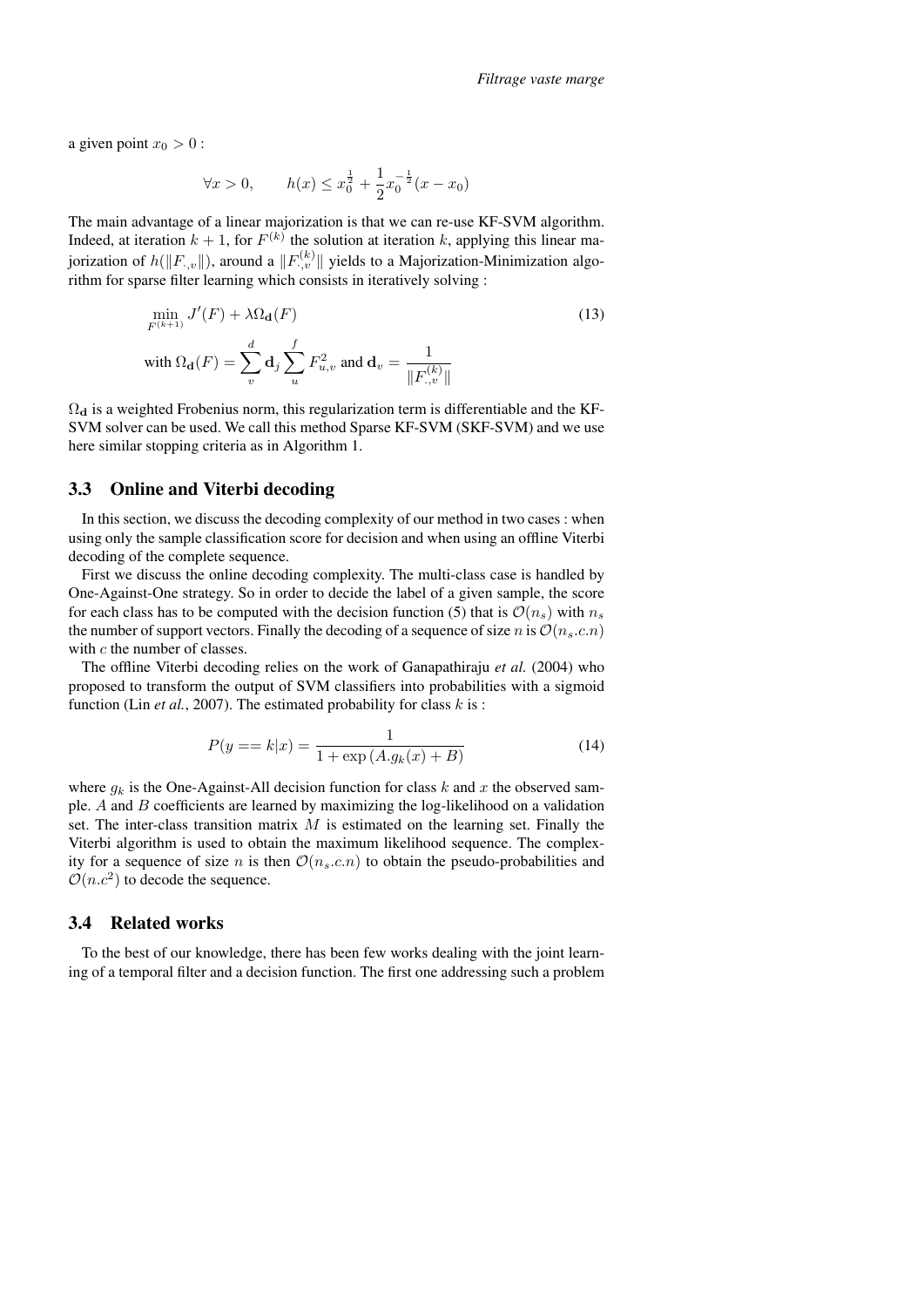is our work (Flamary *et al.*, 2010) that solves the problem for linear decision functions. Here, we have extended this approach to the non-linear case and we have also investigated the utility of different regularizers on the filter coefficients. Notably, we have introduced regularizers that help in performing channel selection.

Works on Common Sparse Spatio-Spectral Patterns Dornhege *et al.* (2006) are probably those that are the most similar to ours. Indeed, they want to learn a linear combination of channels and samples that optimize a separability criterion. But the criterion optimized by the two algorithms are different : CSSSP aims at maximizing the variance of the samples for the positive class while minimizing the variance for the negative class, whereas KF-SVM aims at maximizing the margin between classes in the feature space. Furthermore, CSSSP is a feature extraction algorithm that is independent to the used classifier whereas in our case, we learn a filter that is tailored to the (non-linear) classification algorithm criterion. Furthermore, the filter used in KF-SVM is not restricted to signal time samples but can also be applied to complex sequential features extracted from the signal (*e.g* PSD). An application of this latter statement is provided in the experimental section.

KF-SVM can also be seen as a kernel learning method. Indeed the filter coefficients can be interpreted as kernel parameters despite the fact that samples are non-iid. Learning such a kernel parameters is now a common approach introduced by Chapelle *et al.* (2002). While Chapelle *et al.* minimize a bound on generalization error by gradient descent, in our case we simply minimize the SVM objective function and the influence on the parameters differ. More precisely, if we focus on the colums of  $F$  we see that the coefficients of these columns act as a scaling of the channels. For a filter of size 1, our approach would correspond to adaptive scaling as proposed by Grandvalet & Canu (2003). In their work, they jointly learn the classifier and the Gaussian kernel parameter  $\sigma_k$  with a sparsity constraint on the dimensions of  $\sigma_k$  leading to automated feature selection. KF-SVM can thus be seen as a generalization of their approach which takes into account samples sequentiality.

# 4 Numerical experiments

#### 4.1 Toy Example

In this section we present the toy example used for numerical experiments. Then we discuss the performances and the parameter sensitivity of our method.

We use a toy example that consists of a 2D non-linear problem which can be seen on Figure 1. Each class contains 2 modes,  $(-1, -1)$  and  $(1, 1)$  for class 1 and  $(-1, 1)$ and  $(1, -1)$  for class 2, and their value is corrupted by a Gaussian noise of deviation  $\sigma_n$ . Moreover, the length of the regions with constant label follows a uniform distribution between [30, 40] samples. A time-lag drawn from a uniform distribution between  $[-lag, lag]$  is applied to the channels leading to mislabeled samples in the learning and test set.

We illustrate the behavior of the large margin filtering on a simple example ( $\sigma_n$  =  $1, lag = 5$ ). The bivariate histogram of the projection of the samples on the channels can be seen on Figure 2. We can see on Figure  $2(a)$  that due to the noise and time-lag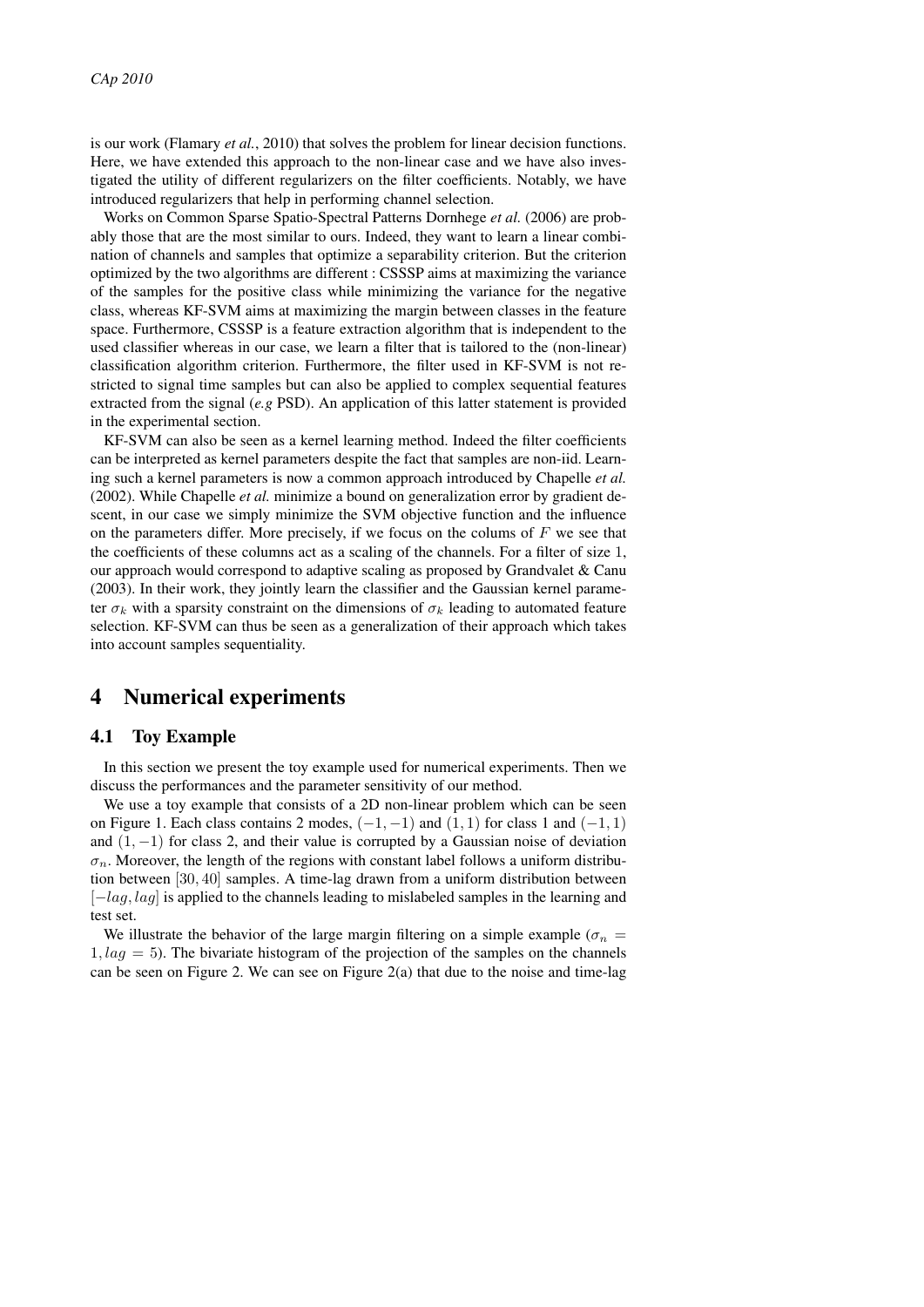

FIG. 1 – Toy example for  $\sigma_n = 0.5$ ,  $lag = 0$ . The plots on the left show the evolution of both channels and labels along time ; the right plot shows the non-linear problem by projecting the samples on the channels.



FIG. 2 – Bivariate histograms for a non filtered ( $\sigma_n = 1$ ,  $lag = 5$ ) and KF-SVM filtered signal (left for class 1 and right for class 2)

there is an important overlap between the bivariate histograms of both classes, but when the large margin filter is applied, the classes are better separated (Figure 2(b)) and the overlap is reduced leading to better classification rate (4% error vs 40%).



FIG. 3 – Test error for different problem size and noise for the toy example (plain lines : sample classification , dashed lines : Viterbi decoding)

SVM, Avg-SVM (signal filtered by average filter), KF-SVM and SKF-SVM are compared with and without Viterbi decoding. In order to test high dimensional problems, some channels containing only gaussian noise are added to the 2 discriminative ones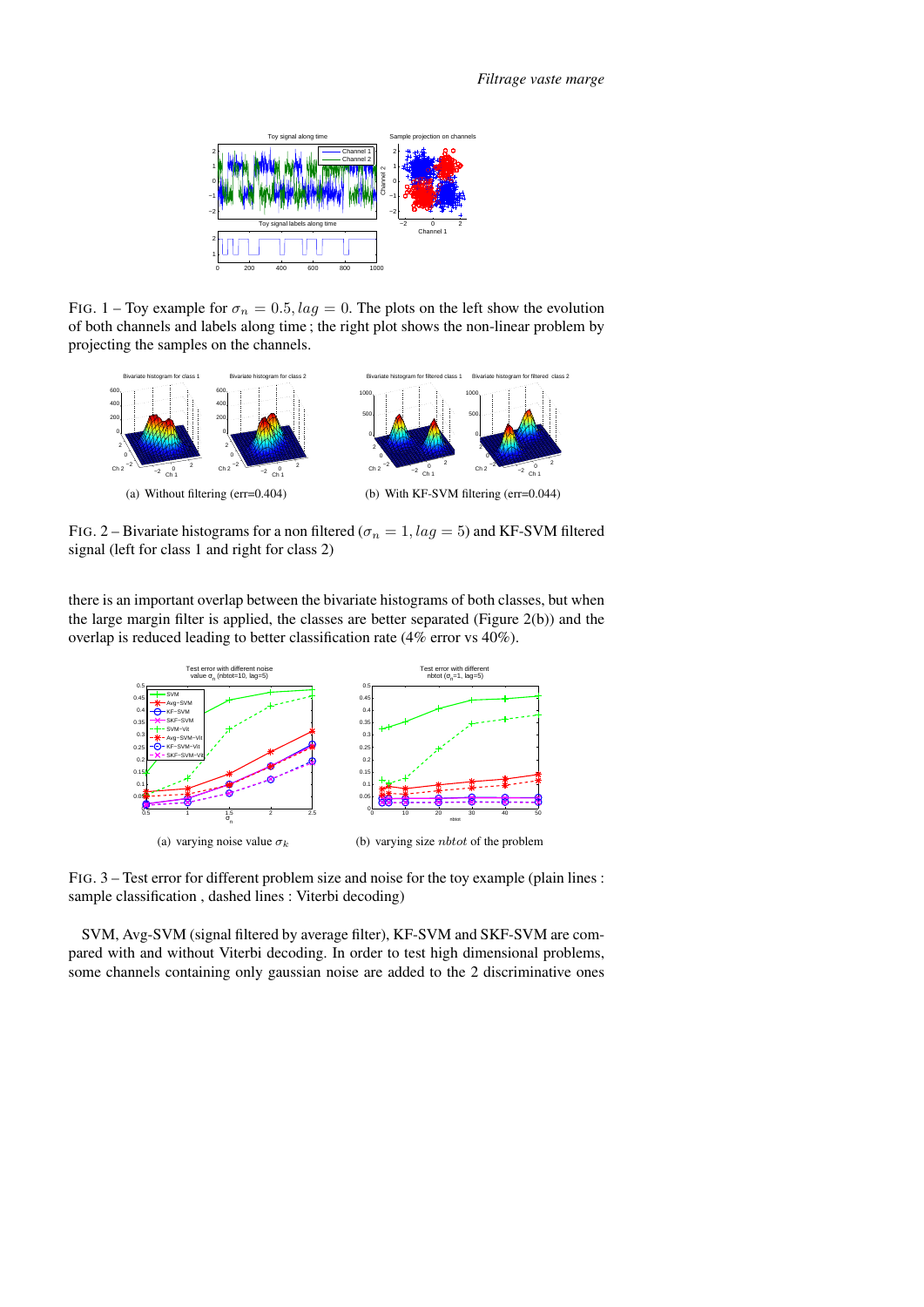leading to a toy signal of nbtot channels. The size of the signal is of 1000 samples for the learning and the validation sets and of 10000 samples for the test set. In order to compare fairly with Avg-SVM, we selected  $f = 11$  and  $n_0 = 6$  corresponding to a good average filtering centered on the current sample. The regularization parameters are selected by a validation method. All the processes are run ten times, the test error is then the average over the runs.

We can see in Figure 3 the test error for different noise value  $\sigma_n$  and problem size nbtot. Both proposed methods outperform SVM and Avg-SVM with a Wilcoxon signedrank test p-value< 0.01. Note that results obtained with KF-SVM without Viterbi decoding are even better than those observed with SVM and Viterbi decoding. This is probably because as we said previously, HMM can not adapt to time-lags because the learned density estimation are biased. Surprisingly, the use of the sparse regularization does not statistically improve the results despite the intrinsic sparsity of the problem. This comes from the fact that the learned filters of both methods are sparse due to a numerical precision thresholding for KF-SVM with Frobenius regularizer. Indeed the  $\lambda$  coefficient selected by the validation is large, leading to a shrinkage of the nondiscriminative channels.

We discuss the importance of the choice of our model parameters. In fact KF-SVM has 4 important parameters that have to be tuned :  $\sigma_k$ , C,  $\lambda$  and f. Those parameters have to be tuned in order to fit the problem at hand. Note that  $\sigma_k$  and C are parameters linked to the SVM approach and that the remaining ones are due to the filtering approach. In the results presented below, a validation has been done to select  $\lambda$  and C.



FIG. 4 – Test error for different parameters on the toy example (plain lines : sample classification , dashed lines : Viterbi decoding)

We can see on the left of Figure 4 the performances of the different models for a varying  $f$ . Note that  $f$  has a big impact on the performances when using Avg-SVM. On the contrary, KF-SVM shows good performances for a sufficiently long filter, due to the learning of the filtering. Our approach is then far less sensitive to the size of the filter than Avg-SVM. Finally we discuss the sensitivity to the kernel parameter  $\sigma_k$ . Test errors for different values of this parameters are shown on Figure 4 (right). It is interesting to note that KF-SVM is far less sensitive to this parameter than the other methods. Simply because the learning of the filtering corresponds to an automated scaling of the channels which means that if the  $\sigma_k$  is small enough the scaling of the channels will be done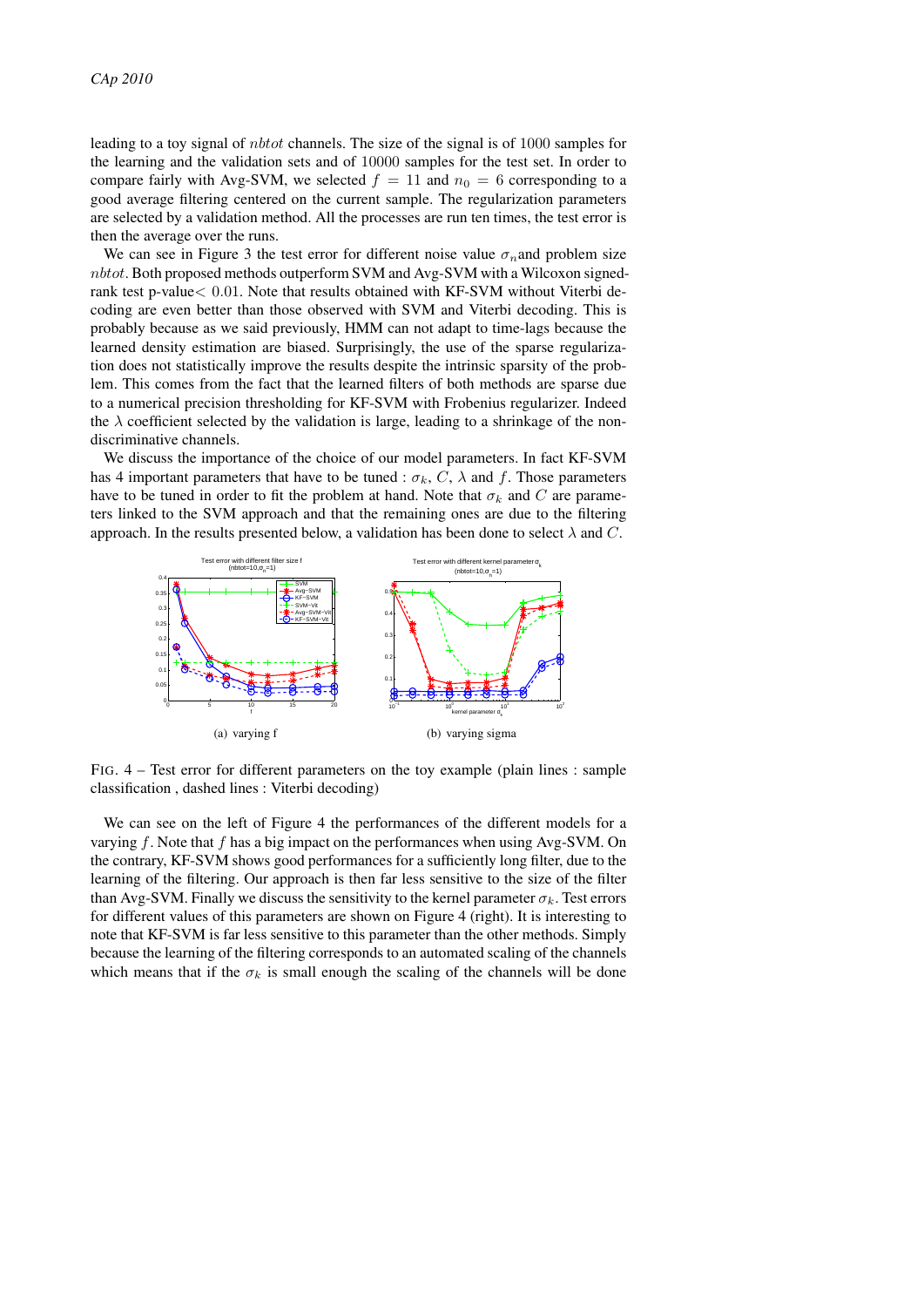| <b>METHOD</b>    | SUB <sub>1</sub> | SUB <sub>2</sub> | SUB <sub>3</sub> | AVG    |
|------------------|------------------|------------------|------------------|--------|
| <b>BCI COMP.</b> | 0.2040           | 0.2969           | 0.4398           | 0.3135 |
| <b>SVM</b>       | 0.2368           | 0.4207           | 0.5265           | 0.3947 |
| KF-SVM           |                  |                  |                  |        |
| $f=2$            | 0.2140           | 0.3732           | 0.4978           | 0.3617 |
| $f=5$            | 0.1840           | 0.3444           | 0.4677           | 0.3320 |
| $f=10$           | 0.1598           | 0.2450           | 0.4562           | 0.2870 |

TAB. 1 – Test Error for BCI Dataset

automatically. In conclusion to these results, we can say that despite the fact that our method has more parameters to tune than a simple SVM approach, it is far less sensitive to two of these parameters than SVM.

### 4.2 BCI Dataset

We test our method on the BCI Dataset from *BCI Competition III* (Blankertz *et al.*, 2004). The problem is to obtain a sequence of labels out of brain activity signals for 3 human subjects. The data consists in 96 channels containing PSD features (3 training sessions, 1 test session,  $n \approx 3000$  per session) and the problem has 3 labels (left arm, right arm or a word).

For computational reasons, we decided to decimate the signal by 5, doing an averaging on the samples. We focus on online sample labeling ( $n_0 = 0$ ) and we test KF-SVM for filter length f corresponding to those used in (Flamary *et al.*, 2010). The regularization parameters are tuned using a grid search validation method on the third training set. Our method is compared to the best BCI competition results and to the SVM without filtering. Test error for different filter size  $f$  can be seen on Table 1. We can see that we improve the BCI Competition results by using longer filtering. We obtain similar results than those reported in Flamary *et al.* (2010) but slightly worst. This probably comes from the fact that the features used in this Dataset are PSD and are known to work well in the linear case. But we still obtain competitive results which is promising in the case of non-linear features.

### 5 Conclusions

We have proposed a framework for learning large-margin filtering for non-linear multi-channel sample labeling. Depending on the regularization term used, we can do either an adaptive scaling of the channels or a channels selection. We proposed a conjugate gradient algorithm to solve the minimization problem and empirical results showed that despite the non-convexity of the objective function our approach performs better than classical SVM methods. We tested our approach on a non-linear toy example and on a real life BCI dataset and we showed that sample classification rate and precision after Viterbi decoding can be drastically improved. Furthermore we studied the sensitivity of our method to the regularization parameters.